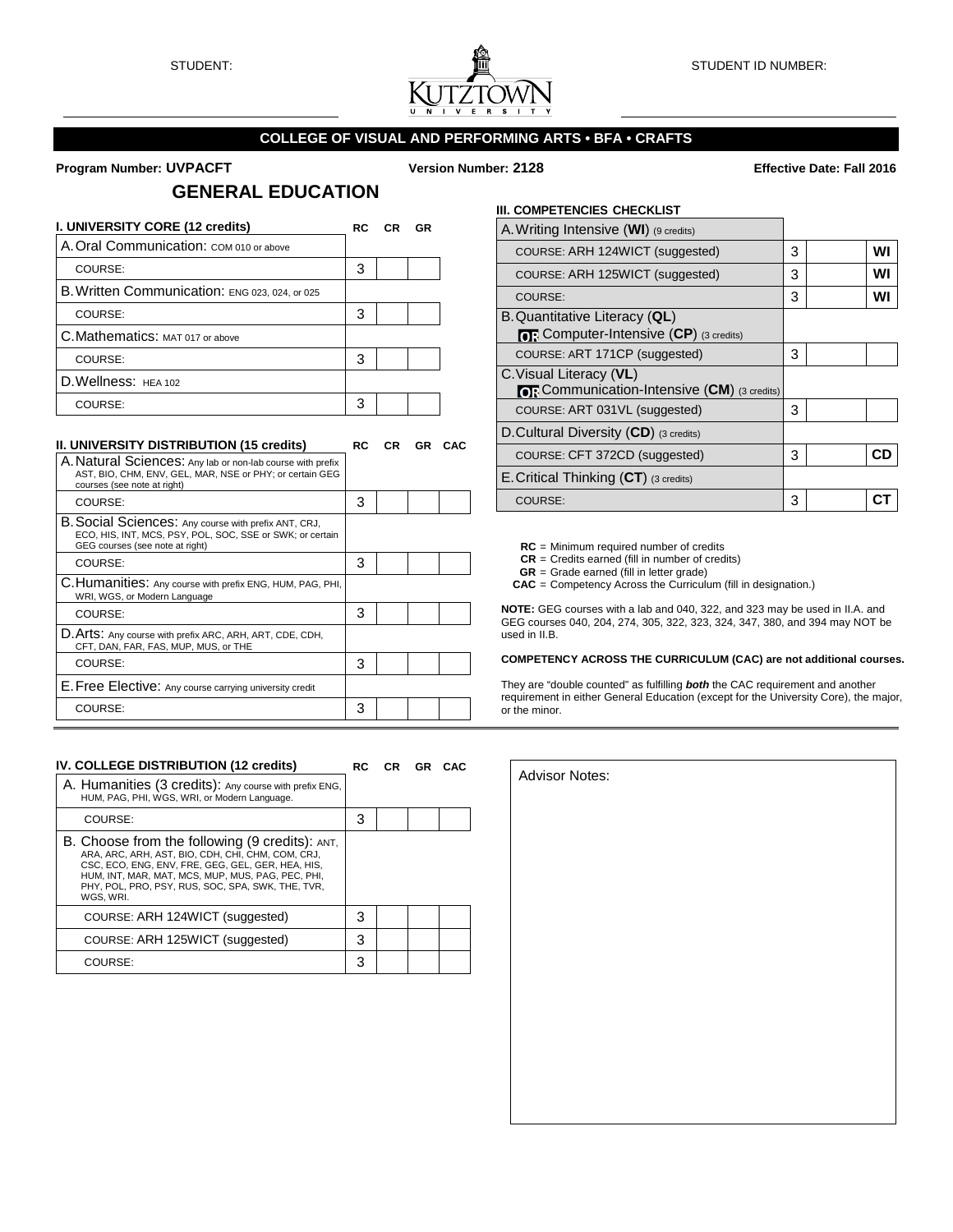#### Department of Art Education and Crafts *Kutztown University*

# **PROGRAM #: UVPACFT Version Number: 2168 Effective Date: Fall 2016**

BACHELOR OF FINE ARTS: Crafts 120 credits

| I. REQUIRED FOUNDATIONS: (12 credits) |                                                         |              |                |  |        |                        |  |
|---------------------------------------|---------------------------------------------------------|--------------|----------------|--|--------|------------------------|--|
|                                       |                                                         | CR GR GE CAC |                |  |        |                        |  |
| A.                                    | FAR 015: Drawing I                                      |              | 3              |  |        |                        |  |
| $\overline{B}$ .                      | FAR 016: Drawing II                                     |              | $\overline{3}$ |  |        |                        |  |
| C.                                    | ART 031: Two-Dimensional Design                         |              | $\overline{3}$ |  | $\ast$ | VL                     |  |
| D.                                    | ART 032: Three-Dimensional Design                       |              | 3              |  | $\ast$ | VL                     |  |
|                                       |                                                         |              |                |  |        |                        |  |
|                                       | II. REQUIRED ART STUDIOS: (18 Credits)                  |              |                |  |        |                        |  |
| A.                                    | <b>ART 171: Computer Aided Modeling</b>                 |              | 3              |  |        | CP                     |  |
|                                       | & Rendering                                             |              |                |  |        |                        |  |
| <b>B.</b>                             | FAR 161 or 162: Photography I                           |              | 3              |  | $\ast$ | $\overline{CP}$        |  |
| C.                                    | CFT 121: Ceramics                                       |              | 3              |  |        | <b>VL</b>              |  |
| D.                                    | CFT 131 or 141: Textiles                                |              | 3              |  |        | $\overline{\text{VL}}$ |  |
| E.                                    | CFT 151: Wood                                           |              | $\overline{3}$ |  |        | VL                     |  |
| F.                                    | CFT 161: Fine Metals                                    |              | 3              |  |        | $\overline{\text{VL}}$ |  |
|                                       |                                                         |              |                |  |        |                        |  |
|                                       | III. CFT STUDIO REQUIREMENTS: (24 Credits)              |              |                |  |        |                        |  |
| A.                                    | Area of Specialization: 15 cr. in                       |              |                |  |        |                        |  |
|                                       | Ceramics, Textiles, Fine Metals                         |              |                |  |        |                        |  |
|                                       | 1. CFT 3X1                                              | Studio 1     | 3              |  | $\ast$ | <b>CT</b>              |  |
|                                       | 2. CFT 3X2                                              | Studio 2     | $\overline{3}$ |  |        |                        |  |
|                                       | 3. CFT 3X3                                              | Studio 3     | 3              |  |        |                        |  |
|                                       | 4. CFT 3X4                                              | Studio 4     | 3              |  |        |                        |  |
|                                       | 5. CFT 3X5 or                                           | Studio 5     | 3              |  |        |                        |  |
|                                       | <b>ART 392</b><br>Internship                            |              |                |  |        |                        |  |
| <b>B.</b>                             | Additional Crafts Selections: 9 cr. to be selected from |              |                |  |        |                        |  |
|                                       | courses in: Ceramics, Textiles, Fine Metals             |              |                |  |        |                        |  |
|                                       | 1. CFT                                                  |              | 3              |  |        |                        |  |
|                                       | 2. CFT                                                  |              | 3              |  |        |                        |  |
|                                       | 3. CFT                                                  |              | $\overline{3}$ |  |        |                        |  |

| IV. Visual Arts Studies: (Credits 24)       |   |        |              |
|---------------------------------------------|---|--------|--------------|
|                                             |   |        | CR GR GE CAC |
| A. ARH 124: Intro to Western Art I          | 3 | $\ast$ | CТ           |
|                                             |   |        | WI           |
| B. ARH 125: Intro to Western Art II         | 3 | *      | <b>CT</b>    |
|                                             |   |        | WI           |
| C. ARH Any Art History Elective             | 3 | $\ast$ | CT<br>WI     |
|                                             |   | ×      | VI.          |
| D. ARC 200 or 300 Visual Culture Elective   | 3 |        | WI           |
|                                             |   | ×      | VI /         |
| E. ARC $241:$ Color:                        | 3 |        | CD           |
| F. ARC 261: Survey of Crafts                | 3 | ×      | CD           |
| G. ART 211: Professional Practices: Digital | 3 |        |              |
| Communication                               |   |        |              |
| H. CFT 381: Professional Practices:         | 3 |        |              |
| <b>Entrepreneurial Studies</b>              |   |        |              |

| V. OPEN ARTS ELECTIVES: (12 Credits)             |  |  |  |  |  |  |  |
|--------------------------------------------------|--|--|--|--|--|--|--|
| Any art course within the Visual Arts areas with |  |  |  |  |  |  |  |
| ARC, ARH, ART, ARU, CDE, CDH, CFT, FAR, or FAS   |  |  |  |  |  |  |  |
| prefixes ( <i>excluding ART 010</i> )            |  |  |  |  |  |  |  |
| А.                                               |  |  |  |  |  |  |  |
| <b>B.</b>                                        |  |  |  |  |  |  |  |
| $\mathsf{C}$                                     |  |  |  |  |  |  |  |
|                                                  |  |  |  |  |  |  |  |

VI. CFT 399: STUDENT EXHIBITION 0

 $CR = C<sub>redits</sub>$ 

GR = Grade Earned

 $GE =$  Meets A General Education Requirement

CAC = Meets A Specific Competency Across the Curriculum Requirement

 $* = A$  course that also meets a General Education Requirement for the University, the College, or a Competency Across the Curriculum.

ARC 261 Survey of Craft and CFT 381 Professional Practices: Entrepreneurial Studies are offered every other year.